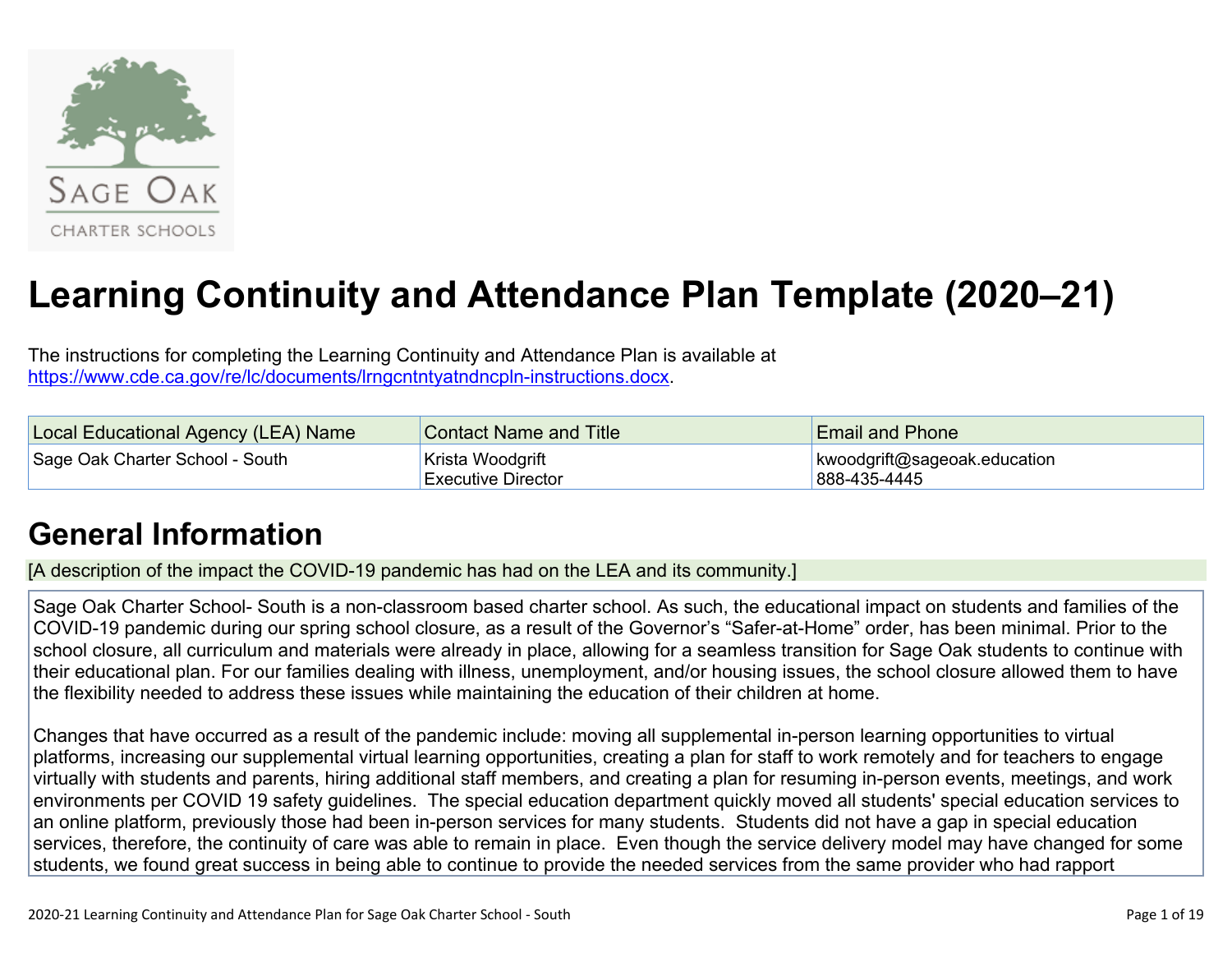established with the student prior, and the IEP teams worked to bolster those services online as the weeks moved forward. Many students and families found virtual services to be a lifeline during a time when many other services and activities in the community were not available.

## **Stakeholder [Engagement](http://www.doc-tracking.com/screenshots/20LCP/Instructions/20LCPInstructions.htm#stakeholderengagement)**

[A description of the efforts made to solicit stakeholder feedback.]

Sage Oak realized the importance of stakeholder participation in this process and created a plan to ensure the highest level of engagement given a virtual setting. This includes emails, social media posts, school website additions, and virtual School Site Council meeting. Sage Oak surveyed teachers to identify families that lacked devices or the internet and were able to provide the needed resources to any families in need to access all school communication.

The Learning Continuity and Achievement Plan were posted to our school website with a feedback form available if stakeholders wished to comment or ask questions about the plan. Sage Oak has an EL population below the 15% threshold that requires translation, however, any request for translation of documents pertaining to the Learning Continuity and Attendance Plan was honored. Parents, teachers, and support staff were emailed to notify them of the posting of the plan and the scheduled School Site Council meeting, to review and approve the plan, and to encourage feedback and engagement. The school also used social media to notify stakeholders of the opportunities for input. Teachers were advised to contact families that did not have internet access via telephone to notify them of the opportunities and to provide call-in information for the public hearing at the School Site Council meeting, and/or to review the plan with the family and complete the online feedback form on their behalf.

The Director of Education Services reached out to stakeholders that identified themselves on the online feedback form to answer their questions or confirm the receipt of their feedback.

The School Site Council meeting for a public hearing of the Learning Continuity and Achievement Plan was held on August 20, 2020.

[A description of the options provided for remote participation in public meetings and public hearings.]

The public hearing via the School Site Council meeting were held via Zoom meetings on August 20,2020. The agenda and participation instructions were posted 72 hours before the meetings in accordance with the Brown Act. Stakeholders had the option of participating in the meetings online or calling in with a provided phone number. Stakeholders could also submit a public comment via an online form prior to the meetings, as stated on the posted agenda.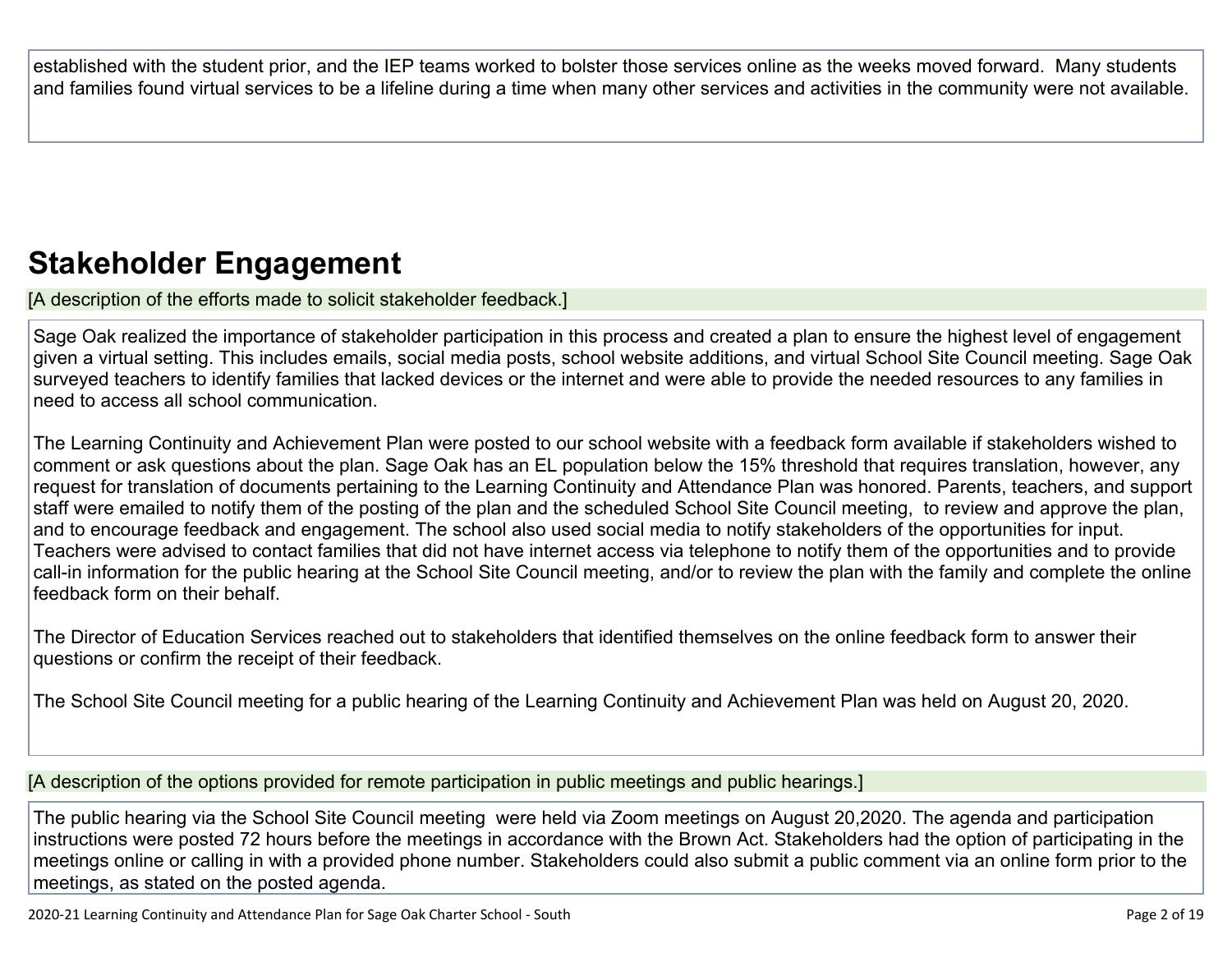The Governing Board held a virtual Public Hearing for the Learning Continuity and Attendance Plan September 10, 2020 The Governing Board held a virtual meeting for the adoption of the Learning Continuity Attendance Plan September 14, 2020

[A summary of the feedback provided by specific stakeholder groups.]

In presenting the Learning Continuity to our stakeholders, they asked questions pertaining to the requirement for virtual learning. The stakeholders inquired as to the reason virtual learning is required and why in-person meetings and activities are not currently allowed. Two comments submitted via survey on this topic. The two comments submitted via survey were shared with the School Site Council.

In presenting the LCP to the School Site Council, the members had no additional feedback.

[A description of the aspects of the Learning Continuity and Attendance Plan that were influenced by specific stakeholder input.]

Based on the feedback received, Sage Oak added information under the Continuity of Learning section, In-Person Instructional Offerings subsection, to further explain the requirement for virtual learning at this time.

## **[Continuity](http://www.doc-tracking.com/screenshots/20LCP/Instructions/20LCPInstructions.htm#ContinuityofLearning) of Learnin[g](http://www.doc-tracking.com/screenshots/20LCP/Instructions/20LCPInstructions.htm#ContinuityofLearning)**

### **In-Person [Instructional](http://www.doc-tracking.com/screenshots/20LCP/Instructions/20LCPInstructions.htm#ContinuityofLearning1) Offerings**

[A description of the actions the LEA will take to offer classroom-based instruction whenever possible, particularly for students who have experienced significant learning loss due to school closures in the 2019–2020 school year or are at a greater risk of experiencing learning loss due to future school closures.]

Sage Oak Charter School- South is a non-classroom based charter school that provides learning to all students through an independent study model with support from highly qualified teachers. Students have a personalized education plan and all curriculum and materials needed for this plan will be in place and utilized upon the start of the school year.

For students who experienced learning loss due to the school closure and who are at a greater risk of experiencing learning loss due to future school closures, the school is ensuring that each of these students has a personalized educational plan to meet their needs. The plan includes standards-based curriculum and instruction that will address any learning loss, as well as prepare them for continued learning in the event of a future school closure. The school has also purchased online learning subscriptions to ensure virtual, as well as print, learning options for all students.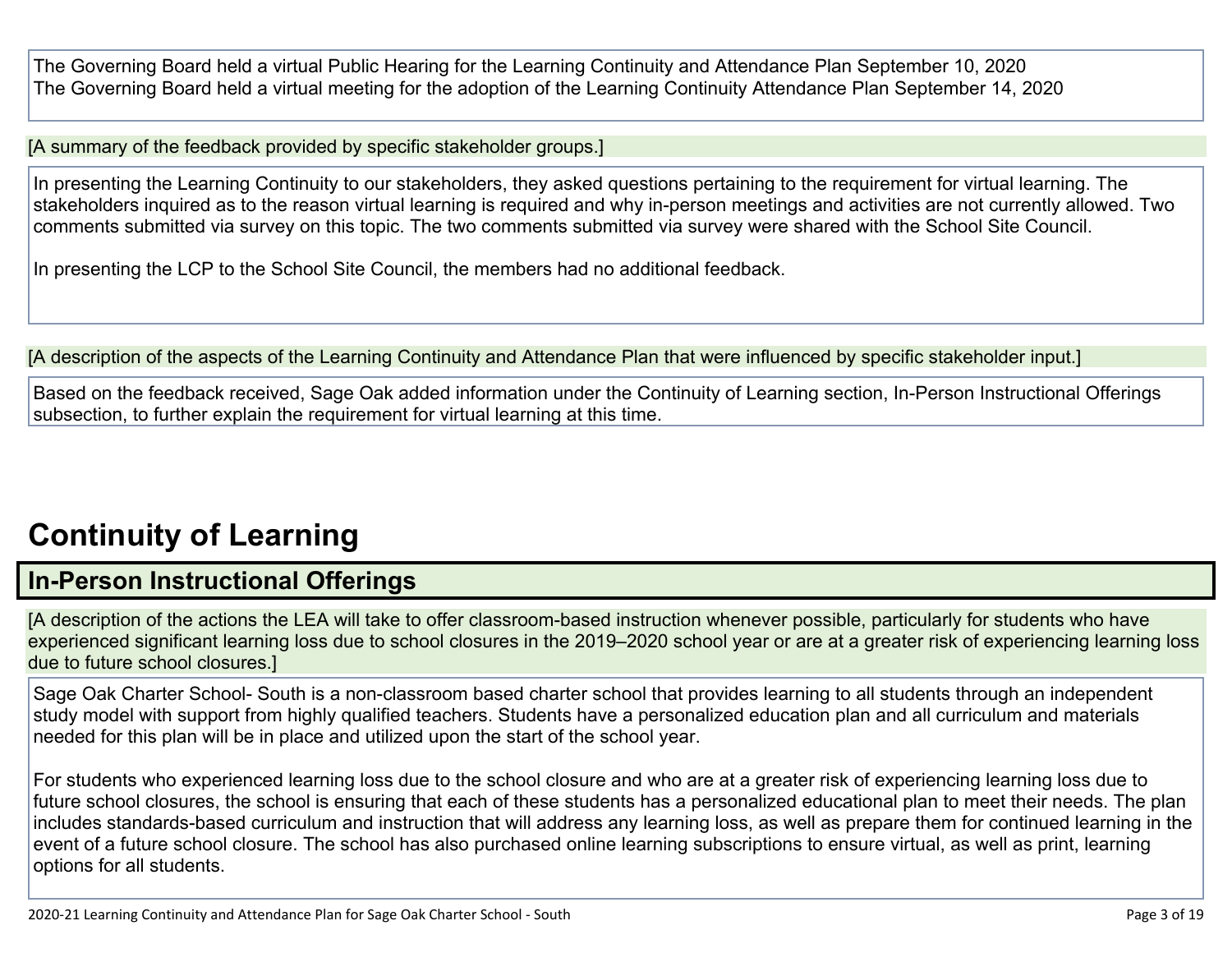Additionally, the school has increased its live online educational offerings for students. Although the school is an independent study model, the importance of in-person virtual learning is crucial at this time. Sage Oak will be offering the following:

Elementary and Middle School (Grades TK-8)

Sage Oak is offering an online enrichment platform that will provide live enrichment classes and activities that will help the students to engage with teachers and their peers.

#### Middle School and High School (Grades 6-12)

Given the necessity of increased virtual learning, even within an independent study platform, we have increased our year-long middle and high school (grades 6-12) Sage Oak Live Online (SOLO) courses. The school now provides 59 middle and high school SOLO courses that cover multiple subject areas.

As a state-funded charter school, Sage Oak is required to comply with the CDPH's industry guidance for schools and school based programs. These guidelines currently require virtual learning to take place. Sage Oak is monitoring all the counties that it serves and will begin offering in-person services when the county is off the state watch list and the majority of public schools in the county begin to offer inperson services.

### **Actions Related to In-Person [Instructional](http://www.doc-tracking.com/screenshots/20LCP/Instructions/20LCPInstructions.htm#ContinuityofLearning2) Offerings [additional rows and actions may be added as necessary]**

| <b>Description</b>                                                                                                                 | <b>Total Funds</b> | Contributing |
|------------------------------------------------------------------------------------------------------------------------------------|--------------------|--------------|
| SOLO Teachers<br>These hands-on materials will enable a deeper understanding of online learning for our at-<br>promise population. | 44,728             | Yes          |
|                                                                                                                                    |                    |              |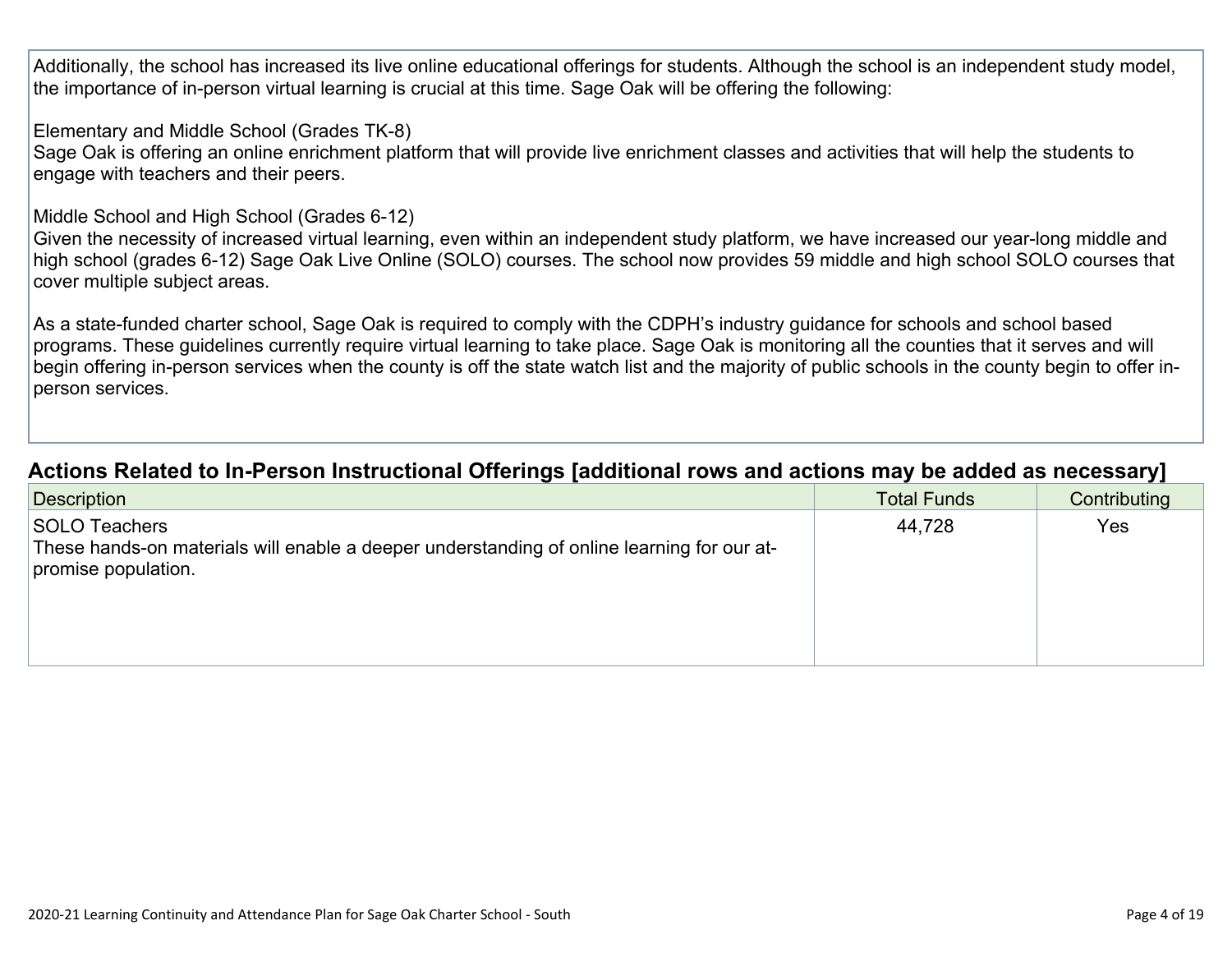### **Distance [Learning](http://www.doc-tracking.com/screenshots/20LCP/Instructions/20LCPInstructions.htm#DistanceLearningProgram) Program**

#### **Continuity of [Instruction](http://www.doc-tracking.com/screenshots/20LCP/Instructions/20LCPInstructions.htm#DistanceLearningProgram1)**

[A description of how the LEA will provide continuity of instruction during the school year to ensure pupils have access to a full curriculum of substantially similar quality regardless of the method of delivery, including the LEA's plan for curriculum and instructional resources that will ensure instructional continuity for pupils if a transition between in-person instruction and distance learning is necessary.]

Sage Oak Charter School- South is a non-classroom based charter school. As such, our school maintains its operations to support students' educational plans while adhering to "Safer-at-Home" orders. The school provides flexibility and increased support for students to achieve their educational goals. By offering virtual enrichment classes, in addition to their personalized educational plan, students have full access to instruction and learning, are engaged, and their individual interests and needs are met.

Our teachers are highly qualified and receive on-going training to support the distance learning instruction of our students. Teachers support students in their required courses and provide support through consistent feedback and individualized support.

To maintain consistent communication with students and families, email, texts, and/or Zoom are used for regular check-ins for support with lessons, coursework, and, equally importantly, they are used as an opportunity to connect emotionally with students and families, facilitate wellness checks, and to share community resources as needed. Given that Sage Oak is an independent study model, there is no required in-person element to the student's educational plan. The exception to this is for students taking high school level a-g courses. These students must spend at least one hour per week engaged in interactive instruction and/or academic tutoring and advising. Therefore, maintaining continuity of learning can be achieved through the establishment of the educational plan and additional online enrichment opportunities.

#### **Access to Devices and [Connectivity](http://www.doc-tracking.com/screenshots/20LCP/Instructions/20LCPInstructions.htm#DistanceLearningProgram2)**

[A description of how the LEA will ensure access to devices and connectivity for all pupils to support distance learning.]

Teachers contacted and will continue to contact students and parents to determine online access and device accessibility. Sage Oak has been able to identify any families in need and will continue to do so as new students enroll. Sage Oak has provided/ordered the needed resources for families to have access to devices and the internet to ensure they receive the communication sent through email, text, website, and social media.

In order to maintain connectivity, Sage Oak provides the technology and internet resources to all students, including our homeless and foster students, in the case that students do not have access to the digital components necessary to complete required schoolwork and onlinebased school activities. Technical support is available virtually and, if needed, computer replacement is arranged at an agreed-upon location with COVID-19 safety precautions in place.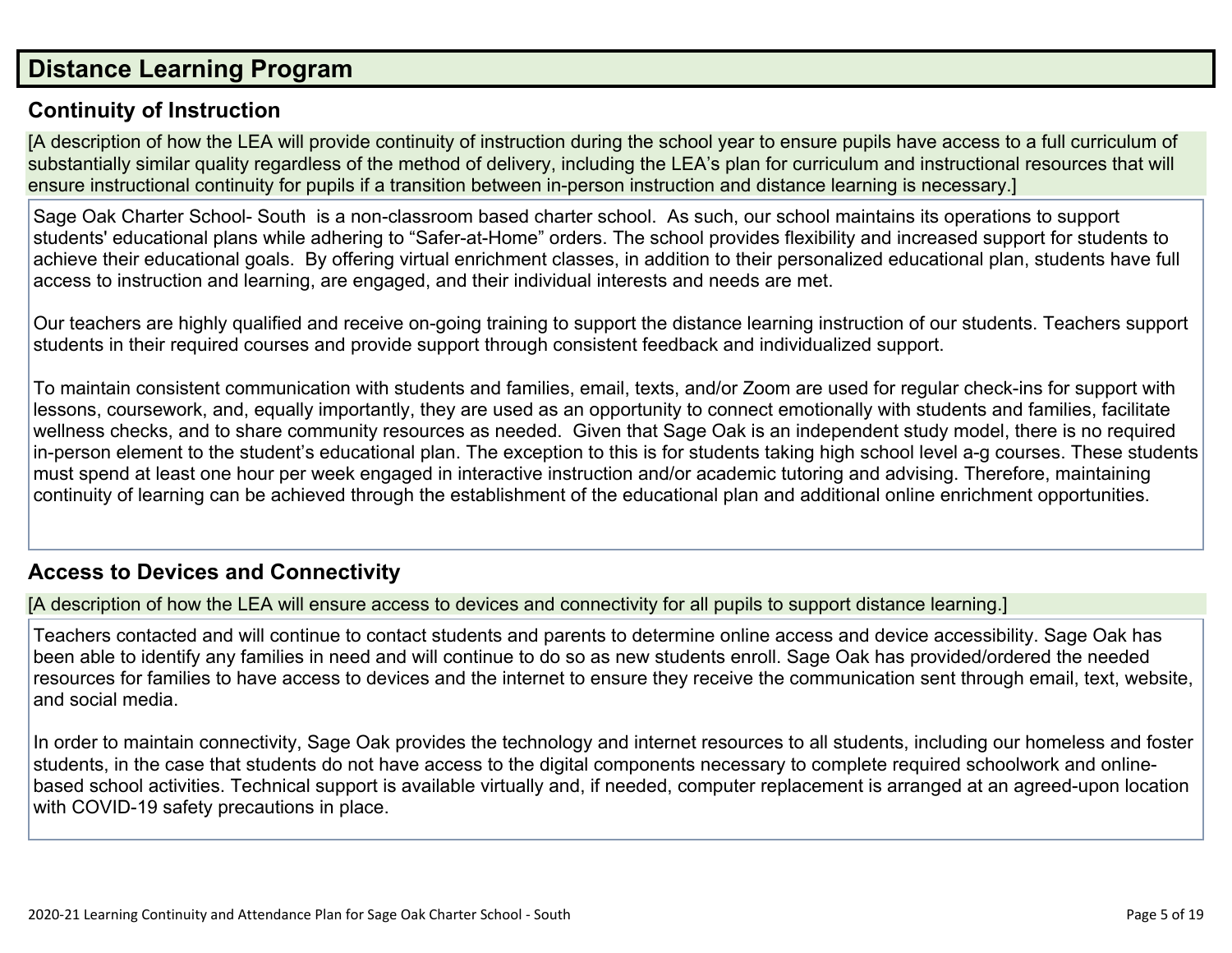### **Pupil [Participation](http://www.doc-tracking.com/screenshots/20LCP/Instructions/20LCPInstructions.htm#DistanceLearningProgram3) and Progress**

[A description of how the LEA will assess pupil progress through live contacts and synchronous instructional minutes, and a description of how the LEA will measure participation and time value of pupil work.]

Sage Oak is a non-classroom based charter school, and as such, follows the participation and time value guidelines as laid out in the school's charter petition, as well as the board-approved independent study policy and report card policy.

Attendance and assessment policies and practices align with applicable law and school policies. Attendance is claimed using a two faceted approach. In order to claim attendance, the student must engage in learning for each day claimed ("daily engagement") and additionally must complete the learning that was assigned by the teacher of record for the given learning period ("time value of work product"). Each learning period, the teacher monitors and assesses the student's completed assignments and then claims the correlating amount of attendance and issues the assessed scores on the assignments. The teacher will assign learning and evaluate that learning based on individual ability and needs of the student. The teacher will work with the parent/guardian and student to plan out the appropriate amount of work for both attendance and assessment purposes and to support the student in meeting or exceeding standards and achieving personal goals. This is traditionally done in-person, however, if orders require this to be completed virtually, then the student will meet with the teacher via a live Zoom meeting and will complete all tasks.

The school will continue to follow its report card policy to assess student progress. The teacher of record will determine the pupil's grades through multiple methods of evaluation: observation, student work, chapter quizzes and tests, parent/guardian input, and discussion from live online and/or in-person meetings.

#### **Distance Learning Professional [Development](http://www.doc-tracking.com/screenshots/20LCP/Instructions/20LCPInstructions.htm#DistanceLearningProgram4)**

[A description of the professional development and resources that will be provided to staff to support the distance learning program, including technological support.]

All staff is being trained on utilizing the Zoom platform for live enrichment courses as well as the required learning period meetings with students and parents every 20 school days. Staff is also being trained on the Google suite, Seesaw, Flipgrid, and Google Classroom to help them engage with their students. The school counselor is also attending a training on "Building Engaging and Supportive Virtual Classrooms - Trauma Informed Practice" to better support our students and teachers during this time.

We have an IT Specialist that is available to assist teachers with their technology devices and the various platforms, as needed.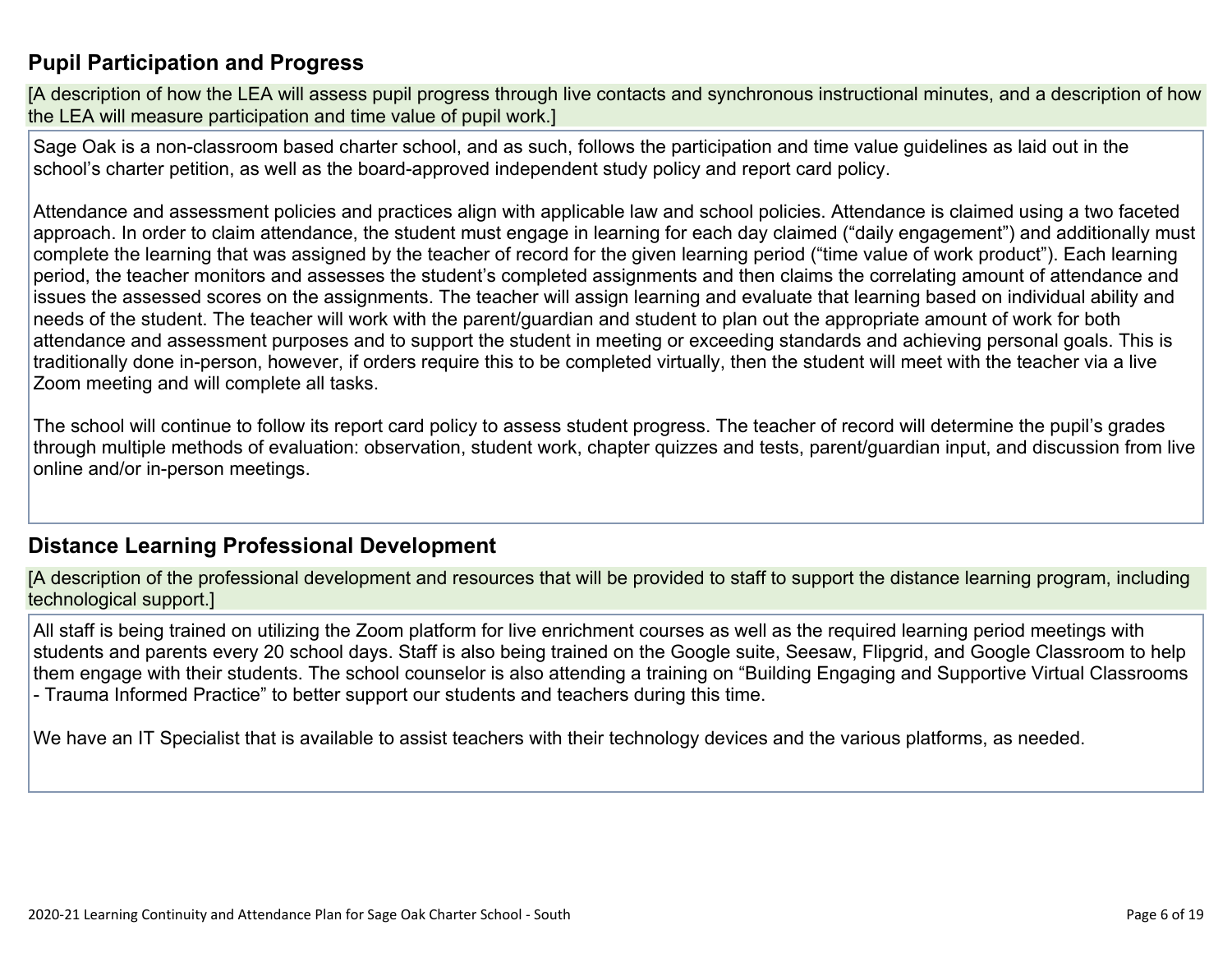### **Staff Roles and [Responsibilities](http://www.doc-tracking.com/screenshots/20LCP/Instructions/20LCPInstructions.htm#DistanceLearningProgram5)**

[A description of the new roles and responsibilities of affected staff as a result of COVID-19.]

The method in which student learning is evaluated due to school closures will be conducted virtually via Zoom for all teaching staff. Outside of that, because Sage Oak Charter School - South is a non-classroom based school, the roles and responsibilities of previous staff will not change as a result of COVID-19 other than conducting services and supports virtually instead of in-person.

Sage Oak will be adding additional new personnel to support our students and staff: an additional counselor, a human resource specialist, a math intervention specialist, and curriculum development positions to better serve the stakeholders during this time.

The additional counselor will provide increased services to our students and staff. The counselor will train the staff on trauma-informed practices to set the tone for positive school culture, provide supportive adult relationships, model/teach effective self-regulation and coping strategies, identify strengths and build upon them, and encourage and practice self-care. The counselor will also host age-appropriate COVID-19 support groups for students and staff.

An additional senior specialist of human resources will allow the school to better monitor COVID-related employment issues and the school's safety plan. The senior specialist will be responsible for supporting the HR department with the process of staff leaves of absence, accommodations, sick leave, Families First Coronavirus Response Act leaves, and personnel matters directly resulting from COVID-19.

### **[Supports](http://www.doc-tracking.com/screenshots/20LCP/Instructions/20LCPInstructions.htm#DistanceLearningProgram6) for Pupils with Unique Needs**

[A description of the additional supports the LEA will provide during distance learning to assist pupils with unique needs, including English learners, pupils with exceptional needs served across the full continuum of placements, pupils in foster care, and pupils who are experiencing homelessness.]

#### English Learners

Sage Oak has developed an English Learner Master Plan to serve English Learner ("EL") students, including long-term English Learners ("LTELs") or English Learners at risk of becoming LTELs, which addresses their needs, meets all state and federal mandates, and, which has a goal of exiting students from EL status. Sage Oak will work with teachers to provide EL support in the general education setting as outlined in the charter's EL Master Plan with additional communication and virtual support provided by the Education Services Coordinator. This additional support includes online EL curriculum, virtual small group instruction, and monthly monitoring of all EL students.

#### Pupils with Exceptional Needs

Sage Oak will continue to utilize the IEP process to plan for special education services during the school year. This will include distance learning plans and possibly addendum IEP's to address distance learning needs during immediate or future school site closures. All special education services will be offered during distance learning in a manner that allows access of services to students to virtual services. This may also include telephonic sessions where appropriate, for services such as counseling, where students may or may not be comfortable being on video, for various reasons.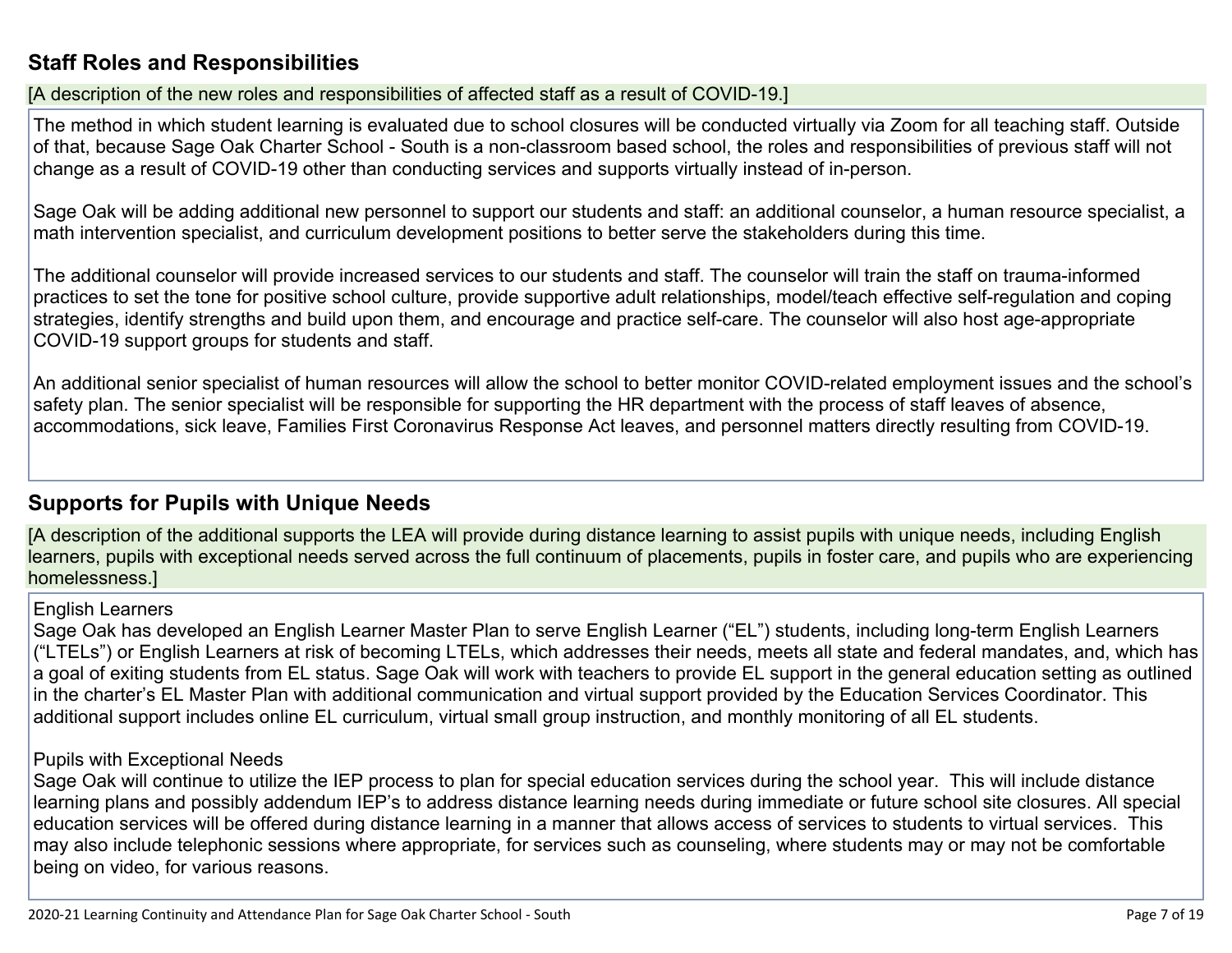Sage Oak will work to ensure every student has access to their grade-level curriculum and supports necessary to access that curriculum in the form of SAI (specialized academic instruction), as well as other DIS services such as speech and language, occupational therapy, counseling, and so forth. The IEP team will meet and determine what is working for each student in distance learning as well as what accommodations and modality of learning allow the greatest access. This may include adjustments to the IEP including additional accommodations or supplementary aids, such as consultation time with certain IEP team members to ensure student access to needed services to make progress in their grade-level standards.

Special education case managers and providers at Sage Oak have received training through the special education department in regards to communicating with families as we move through distance learning and tracking data to ensure educational benefit during this time.

#### Pupils in Foster Care and Experiencing Homelessness

Sage Oak will continue to follow its board approved Education for Foster and Mobile Youth and Education for Homeless Youth policies during this time. In addition, the school will be providing any necessary technologies, including computers and Mifis to these students. The students will also be provided online licenses to YUP mathematics tutoring app and IXL mathematics and English language arts. The school's Title I Coordinator will also be completing monthly monitoring of these students to ensure they are following their educational plan and have all the necessary items to complete learning. Based on the needs of the student, the Title I Coordinator may also offer virtual small group classes to support the learning of these students with unique needs.

| <b>Description</b>                                                                                                                                                                                  | <b>Total Funds</b> | Contributing |
|-----------------------------------------------------------------------------------------------------------------------------------------------------------------------------------------------------|--------------------|--------------|
| Zoom for All Staff Members<br>Zoom will be used to provide intervention, instruction to students, offer enrichment courses,<br>and to connect with and support students.                            | 1,187.23           | <b>No</b>    |
| <b>School Online Subscriptions</b><br>Online supplemental learning resources help to personalize the educational plans of our at-<br>promise youth allowing them to learn according to their needs. | 2,912.73           | <b>Yes</b>   |
| Jamf<br>Jamf is used to manage technology and to push out educational apps to staff devices.                                                                                                        | 173.02             | <b>No</b>    |

### **Actions related to the Distance Learning Program [additional rows and actions may be added as [necessary\]](http://www.doc-tracking.com/screenshots/20LCP/Instructions/20LCPInstructions.htm#DistanceLearningProgram7)**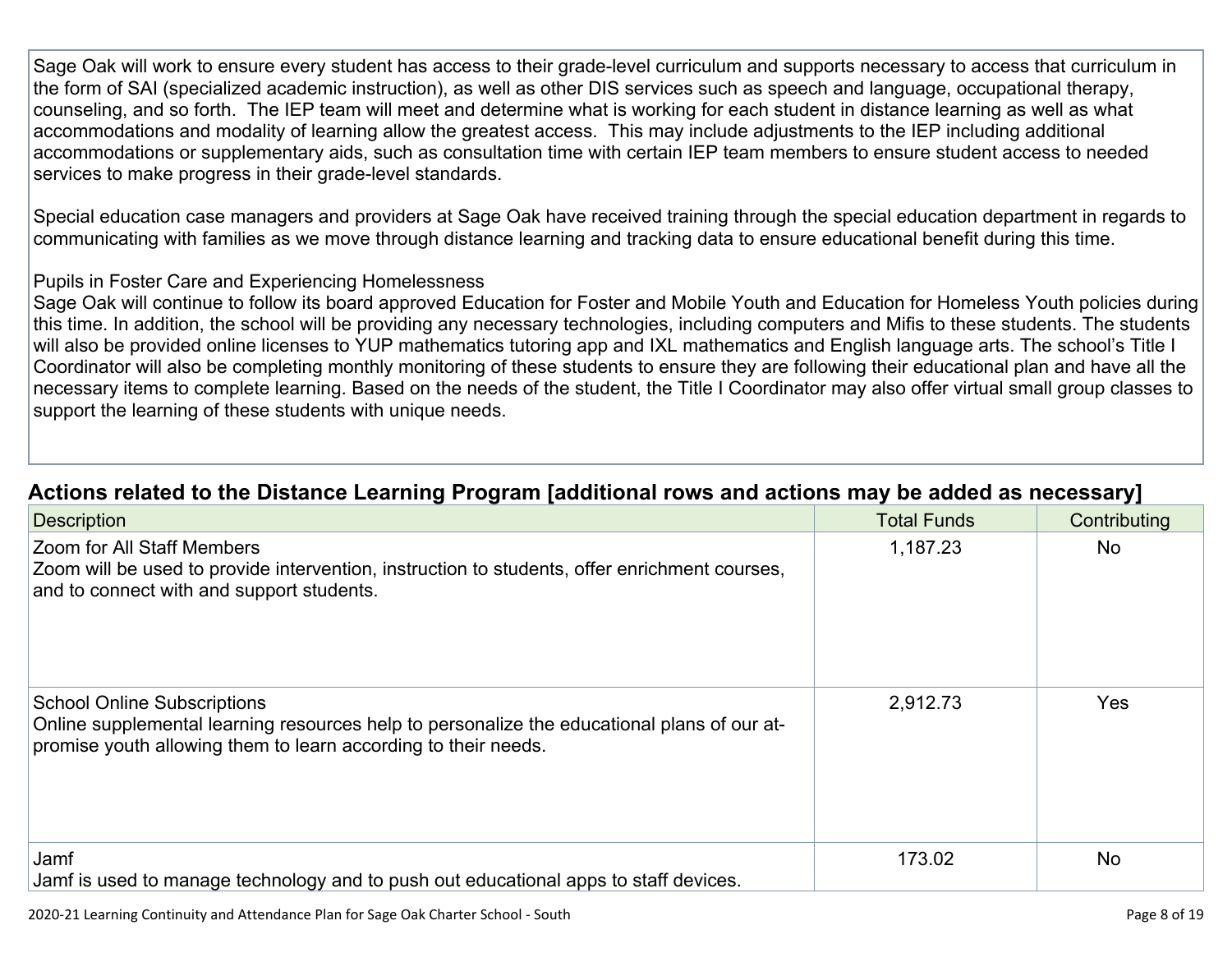| <b>Description</b>                                                                                                                                                                                                                                                                      | <b>Total Funds</b> | Contributing |
|-----------------------------------------------------------------------------------------------------------------------------------------------------------------------------------------------------------------------------------------------------------------------------------------|--------------------|--------------|
|                                                                                                                                                                                                                                                                                         |                    |              |
| Adobe Sign<br>Adobe Sign will be used to digitally sign IEPs and other educational documents.                                                                                                                                                                                           | 1,747.64           | <b>No</b>    |
| <b>Technology for Staff Members- Devices</b><br>This technology will allow our staff to provide intervention, instruction to students, offer<br>enrichment courses, and to connect with and support students.                                                                           | 1,165.09           | <b>No</b>    |
| Technology for Staff Members-Mifis<br>This technology will allow our staff to provide intervention, instruction to students, offer<br>enrichment courses, and to connect with and support students.                                                                                     | 2,796.22           | <b>No</b>    |
| Repairs for Technology for Staff Members<br>Repairs to technology will allow our staff to provide continuity in learning for our students who<br>will be learning virtually.                                                                                                            | 139.81             | <b>No</b>    |
| Human Resource Specialist<br>Our Human Resource Specialist will focus on ensuring our COVID Response Plan is followed<br>and that we have the resources needed to execute the plan. This will include facilitating<br>leaves and supporting staff who might qualify for accommodations. | 11,518.61          | <b>No</b>    |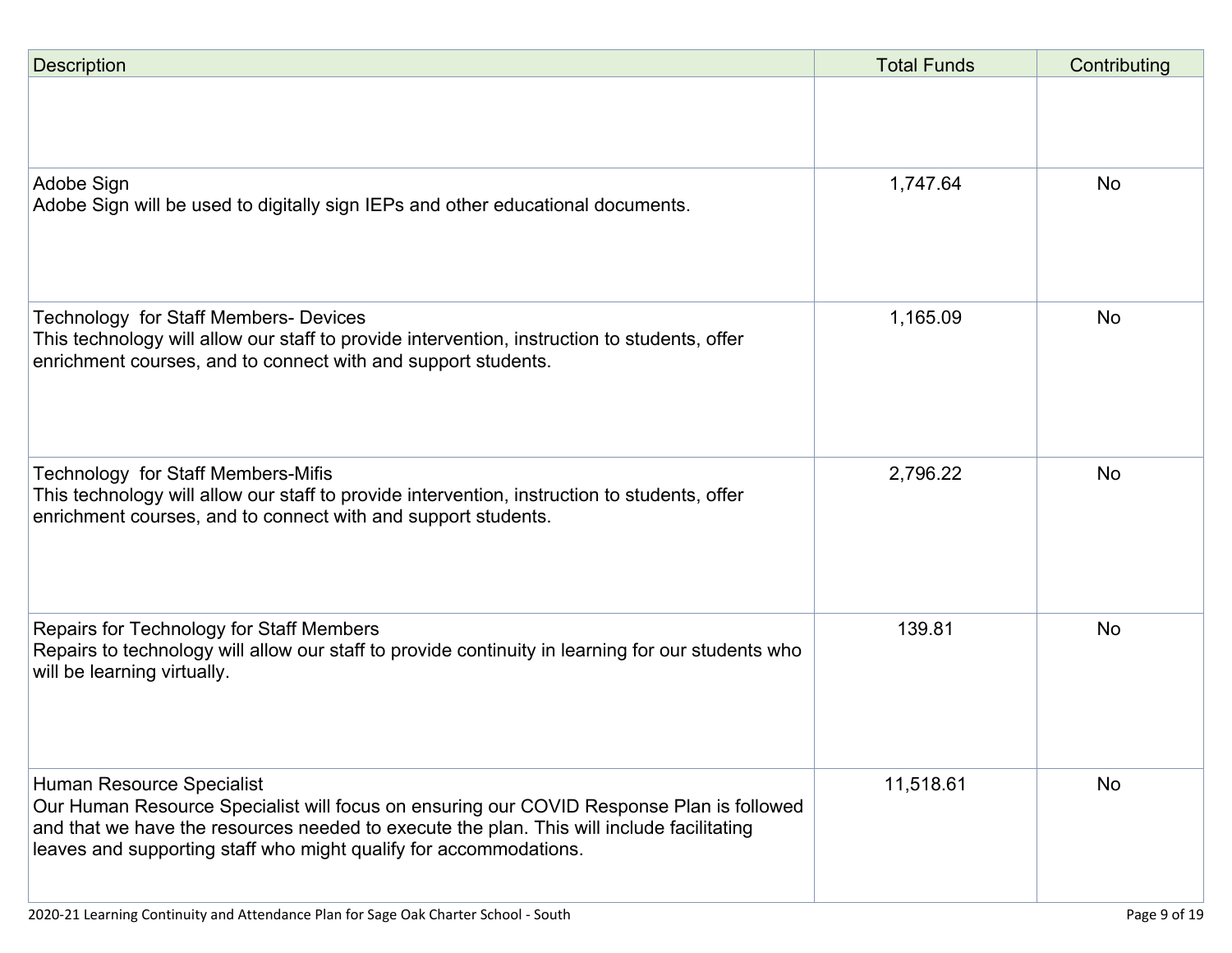| <b>Description</b>                                                                                                                                                                                                                     | <b>Total Funds</b> | Contributing |
|----------------------------------------------------------------------------------------------------------------------------------------------------------------------------------------------------------------------------------------|--------------------|--------------|
|                                                                                                                                                                                                                                        |                    |              |
| Increased Counselor Hours/New Counselor<br>This position allows for our at-promise youth, as well as students and staff impacted by<br>COVID, to receive the social-emotional support they need to be more successful<br>academically. | 5,864.33           | <b>Yes</b>   |

### **Pupil [Learning](http://www.doc-tracking.com/screenshots/20LCP/Instructions/20LCPInstructions.htm#PupilLearningLoss) Loss**

[A description of how the LEA will address pupil learning loss that results from COVID-19 during the 2019–2020 and 2020–21 school years, including how the LEA will assess pupils to measure learning status, particularly in the areas of English language arts, English language development, and mathematics.]

#### K-8 Students:

Students in grades K-8 will complete the iReady pre-assessment in reading and mathematics within the first 40 days of enrollment to measure current academic achievement levels. Teachers will be trained on how to interpret the scores from the iReady pre-assessment to identify learning loss. If a student has been identified as having learning loss, the teacher, parent, and student will create a personalized educational plan to address the learning loss. This can include, but is not limited to, the use of iReady online lessons, one-on-one tutoring, participation in small group or one-on-one tutoring with our Math Intervention Coordinator or Title I Coordinator, using a specialized curriculum, participation in the school intervention program, and attending a student success team meeting. Students with identified learning loss will complete the Growth Monitoring iReady assessment during learning periods four and seven to measure progress towards state standards and their learning goals. The results on the growth monitoring may lead to an adjustment of the personalized educational plan for the student to better meet their needs. The student may also complete a mid-year diagnostic assessment in iReady if the Growth Monitoring assessment is not enough data to determine progress. Students will then complete the iReady post-assessment at the end of the school to get further data to measure academic achievement and growth.

#### High School Students:

High school students will have their transcripts and report cards from the previous school year analyzed to determine if there was learning loss in all courses, including English language arts and mathematics. The high school Education Advisors will be trained to identify incomplete courses and units and to create a credit recovery plan for the student. The students will be monitored through monthly learning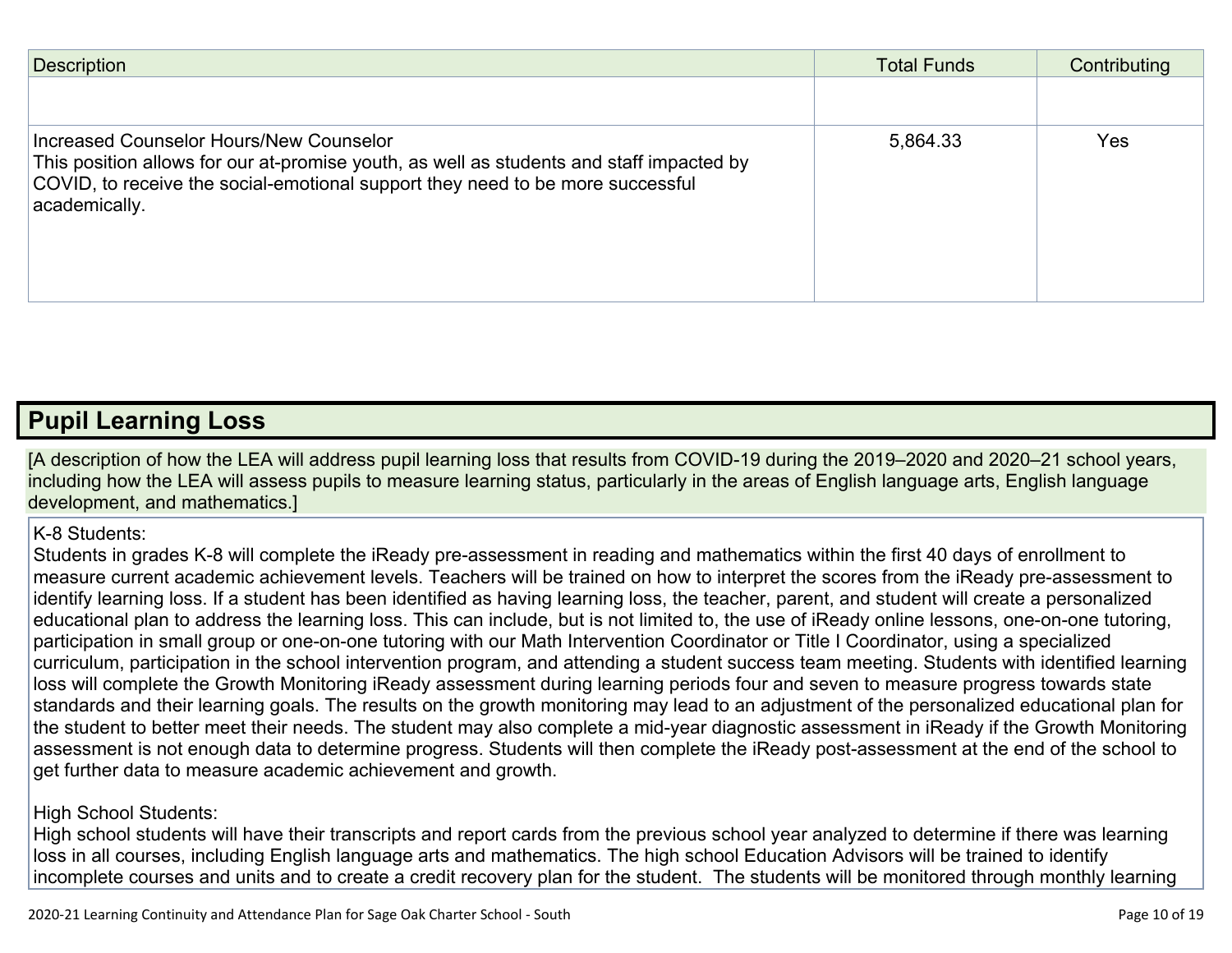period meetings with their educational advisor, quarterly progress reports as progressing or not progressing in their courses, and semester report cards. If a student is not progressing in recovering from the learning loss identified and addressed through the credit recovery plan they can participate in the school's intervention program, obtain one-on-one tutoring, utilize a specialized curriculum, and attend a student success team meeting.

#### **Pupil Learning Loss [Strategies](http://www.doc-tracking.com/screenshots/20LCP/Instructions/20LCPInstructions.htm#PupilLearningLoss1)**

[A description of the actions and strategies the LEA will use to address learning loss and accelerate learning progress for pupils, as needed, including how these strategies differ for pupils who are English learners; low-income; foster youth; pupils with exceptional needs; and pupils experiencing homelessness.]

K-8 Students:

In order to address learning loss for students in grades kindergarten through eighth grade, teachers will create a personalized educational plan that will include elements from our multi-tiered system of support.

Sage Oak will use the three-tier model of Response to Intervention ("RTI") for students that are struggling to meet standards.

Tier One (Personalized Educational Plan) At Tier 1, school-wide prevention efforts are established to promote learning for all students, anticipating that most students will respond to these strategies and will not require additional intervention. Sage Oak provides high-quality, standards-based, instruction in their learning environment from teachers, parents/guardians, and/or vendors, who have high academic and behavioral expectations. The independent study model lends itself greatly to the differentiated instructional model in that the parent/guardian and teacher(s) work together to customize each student's educational plan, including curriculum selection and instructional techniques.

Tier Two (Selected Structured Intervention) At Tier 2, strategic intervention is established for students who are identified as being at risk of experiencing problems. For example, when school-wide screening reveals that some students are at risk of developing reading problems, supplemental reading support, and/or tutoring would be provided and encouraged. During Tier Two students will be taken through our intervention process where we will look at the student as a whole. During this process, we will create intervention strategies, as well as create goals and a timeline for improvement. If the goals have not been reached during the set timeline, then the student is referred to a more indepth Student Study Team ("SST"). At this level, students may utilize the school's math intervention specialist, the intervention program, and school-provided subscriptions to specifically target an academic area of need.

Tier Three (Intensive Intervention) At Tier 3, more intensive and possibly individual intervention is provided for students who continue to be at risk. At this level, a student may be referred for evaluation and consideration of whether the student qualifies for Special Education services according to the Individuals with Disabilities Education Improvement Act.

High School Students: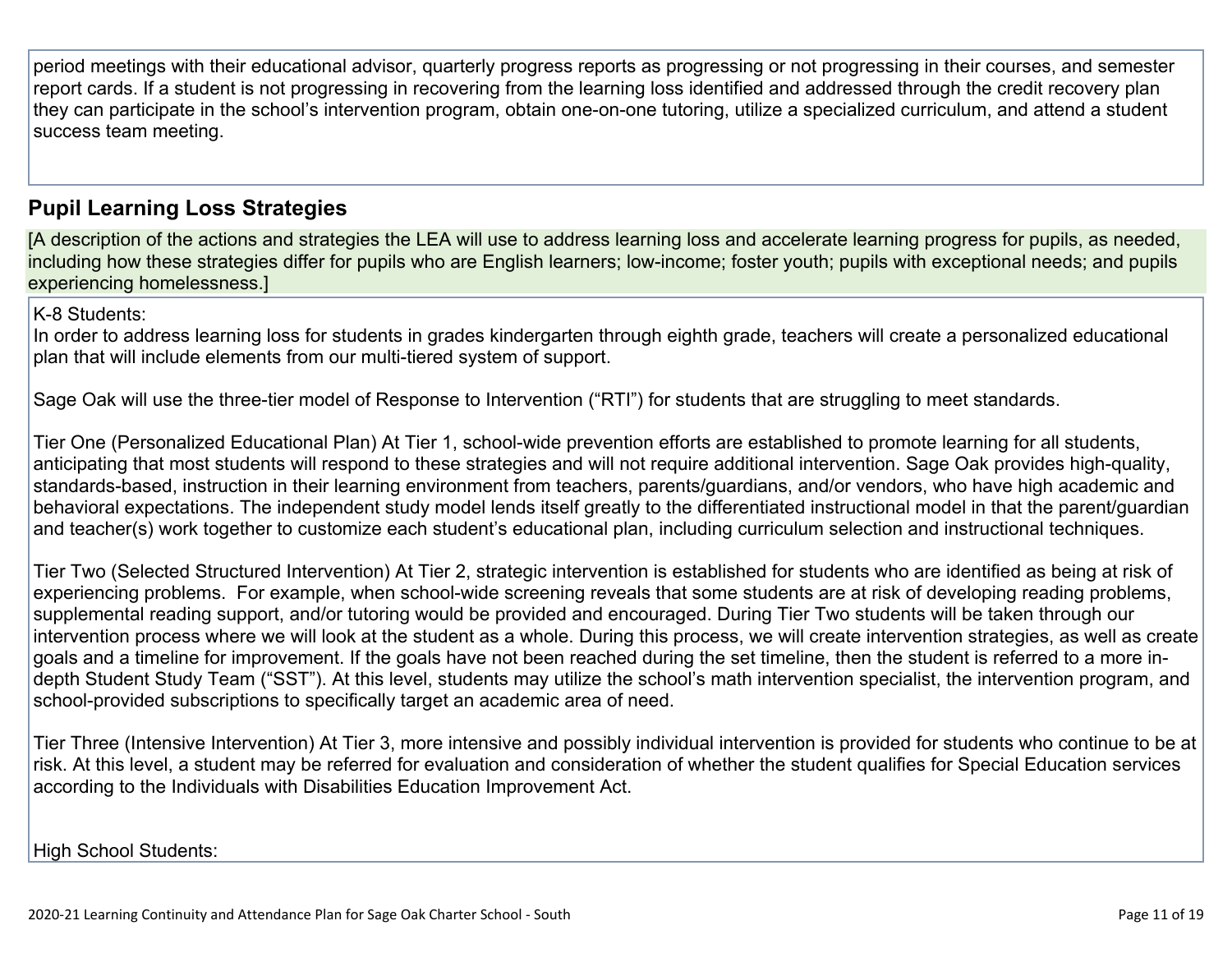High school students who have experienced learning loss will participate in a credit recovery program. Credit recovery allows qualified students to catch up on deficient credits due to courses they have previously failed. Credit recovery courses are available through Sage Oak Live Online courses (SOLO) for previously failed SOLO courses only or through Silicon Valley High School.

Students must meet the following guidelines before being enrolled in a credit recovery course: High school Education Advisor recommendation Secondary Education Department approval from the Director or Assistant Director Must be in grade 10, 11, or 12 Must have failed the semester (core) course

If a student is not successful in a credit recovery course, the Education Advisor will initiate the same multi-tiered system of support as K-8 students, with the Response To Intervention (RTI) tiers and receive the additional support needed.

EL, Low-income, Foster, and Homeless Students:

In order to address the specific needs of our EL students and learning loss, all additional supports will be aligned with EL best practices including explicit skill instruction, sound reading instruction, preview and teaching of content, roll play, SDAIE strategies, and a high emphasis on vocabulary development.

To address the specific needs of our low-income, foster, and homeless students and learning loss, the school will ensure the students have the materials needed to complete their personalized educational plan. The school will provide multiple options for the educational plan, including online and print curriculum, to better meet the individual needs of the students. Additionally, all staff will be trained on traumainduced social-emotional needs for students and how it can affect their learning and the importance of clear, consistent, and encouraging communication with the students and parents.

Students with Special Needs:

Sage Oak Charter School-South will work with each family and student to determine what a Free and Appropriate Education (FAPE) looks like for each student and family during COVID-19 as well as post-COVID-19, which might be different than the individualized education program (IEP) developed preCOVID-19. We will ensure children with disabilities are included in all offerings of school education models by using the IEP process to customize educational opportunities and provide supports when necessary.

We will utilize the annual IEP to plan for the traditional school year and where needed, including distance learning plans or addendums to address distance learning needs during immediate or future school site closures.

The school will ensure that the IEPs account for the delivery of education, including contingencies for pivoting in and out of distance learning. Sage Oak will work to ensure every student has access to their grade-level standards and makes progress in their education. The IEP team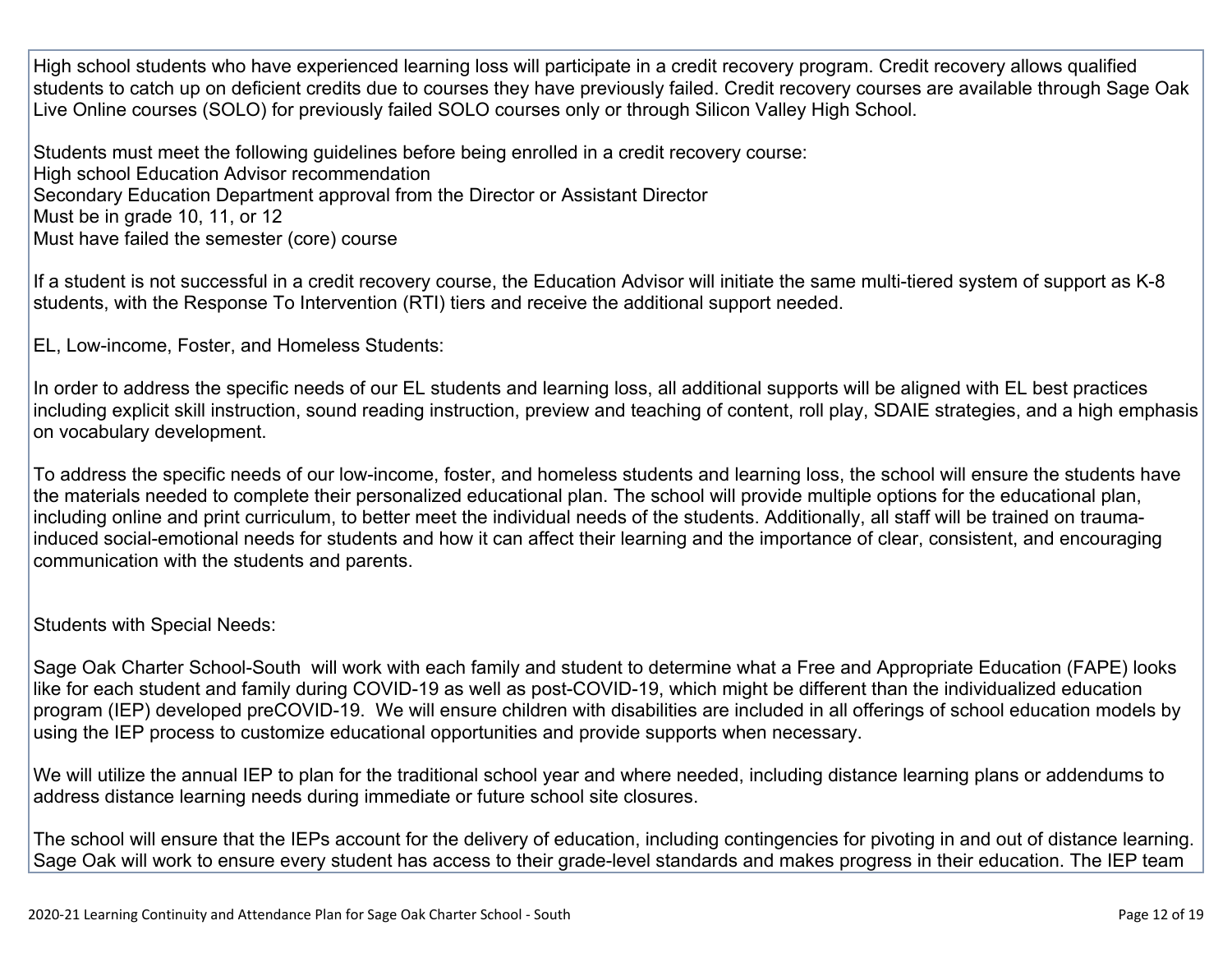will meet and work with the families to jointly determine what is working for each student in distance learning as well as what accommodations and modality of learning allow the greatest access.

The school will provide ongoing communication with families and will encourage connectedness and support, particularly for families who may be in crisis. A collaborative ongoing discussion about an appropriate path forward for each student, given each student's unique needs and circumstances, will take place to ensure equitable access along with an offering of FAPE for students with disabilities.

### **[Effectiveness](http://www.doc-tracking.com/screenshots/20LCP/Instructions/20LCPInstructions.htm#PupilLearningLoss2) of Implemented Pupil Learning Loss Strategies**

[A description of how the effectiveness of the services or supports provided to address learning loss will be measured.]

#### K-8 Students:

Students with identified learning loss will complete the Growth Monitoring iReady assessment during learning periods four and seven to measure progress towards state standards and their learning goals. The results on the growth monitoring may lead to an adjustment of the personalized educational plan for the student to better meet their needs. The student may also complete a mid-year diagnostic assessment in iReady if the Growth Monitoring assessment is not enough data to determine progress. Students will then complete the iReady postassessment at the end of the school year to obtain further data to measure academic achievement and growth and the effectiveness of the interventions in place.

#### High School Students:

The students will be monitored through monthly learning period meetings with their educational advisor, quarterly progress reports as progressing or not progressing in their courses, and semester report cards. If a student is not progressing in recovering from the learning loss identified and addressed through the credit recovery plan they can participate in the school's multi-tiered system of support which includes obtaining one on one tutoring, utilizing specialized curriculum, and participating in a student success team meeting.

### **Actions to Address Pupil Learning Loss [additional rows and actions may be added as [necessary\]](http://www.doc-tracking.com/screenshots/20LCP/Instructions/20LCPInstructions.htm#PupilLearningLoss4)**

| $\sim$                                                                                                                                                                              | . .                   |              |
|-------------------------------------------------------------------------------------------------------------------------------------------------------------------------------------|-----------------------|--------------|
| <b>Description</b>                                                                                                                                                                  | <b>Total Funds</b>    | Contributing |
| Intervention program<br>This program allows the school to provide additional personalized educational supports for<br>our at-promise through tutoring and a specialized curriculum. | 18,260                | <b>Yes</b>   |
| School provided subscriptions                                                                                                                                                       | See Distance Learning | Yes          |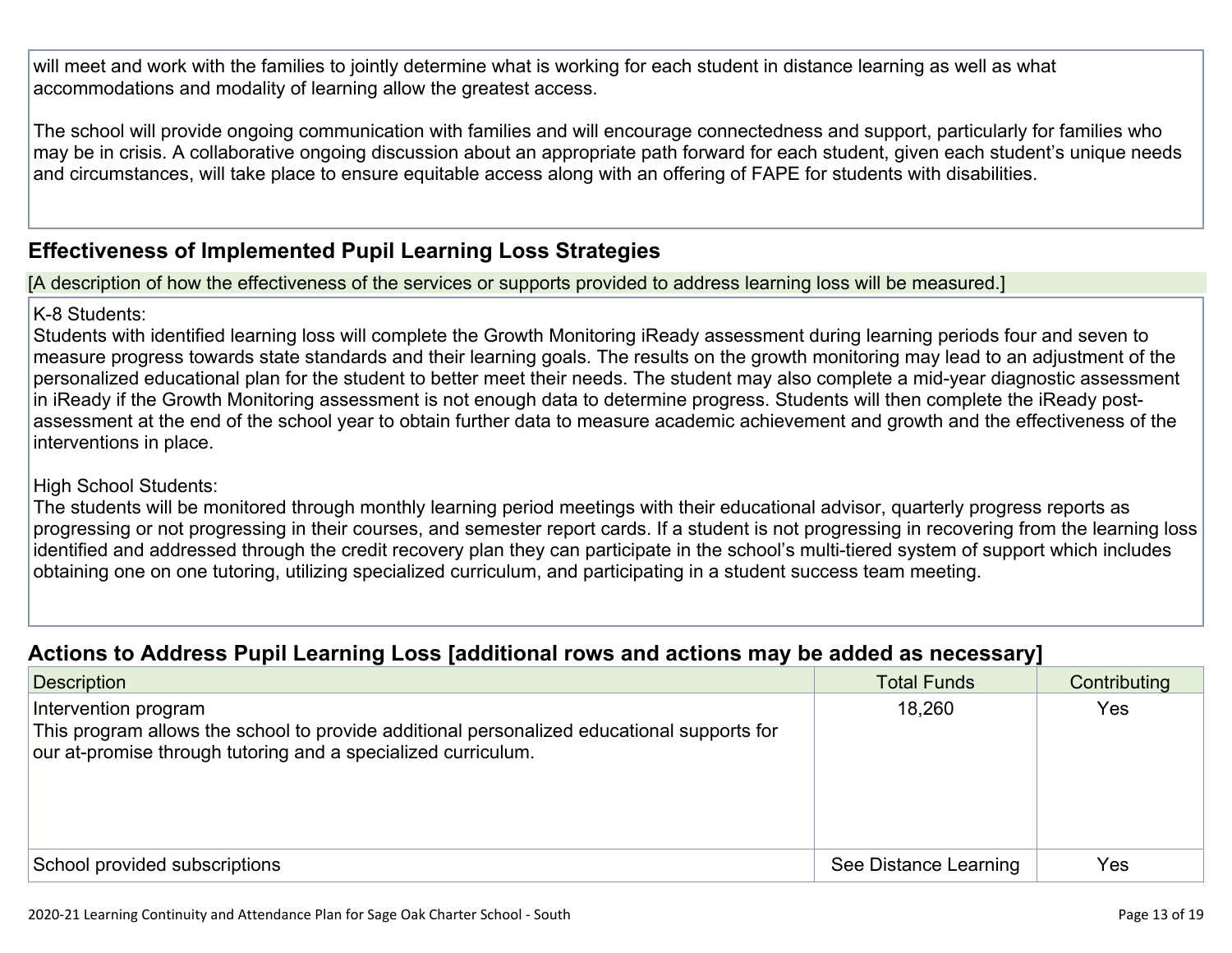| <b>Description</b>                                                                                                                                                                             | <b>Total Funds</b>    | Contributing |
|------------------------------------------------------------------------------------------------------------------------------------------------------------------------------------------------|-----------------------|--------------|
| Online supplemental learning resources help to personalize the educational plans of our at-<br>promise youth allowing them to learn according to their needs.                                  |                       |              |
| <b>Title I Coordinator</b><br>This position allows for the school to provide additional small group tutoring in mathematics<br>and ELA for the at-promise youth with identified learning loss. | 10,500                | Yes          |
| <b>Increased Counselor Hours/New Counselor</b><br>This position allows for our at-promise youth to get the social-emotional support they need to<br>be more successful academically.           | See Distance Learning | Yes          |
| iReady Assessment Platform<br>The iReady platform allows us to identify current academic achievement levels of our students<br>and to identify those that experienced learning loss            | 2,528.25              | Yes          |
| The iReady platform provides customized online lessons to specifically address gaps in<br>content standards.                                                                                   | 908.77                | Yes          |
| <b>EL Online Curriculum</b><br>The EL online curriculum allows teachers to monitor the completion of work and to assess<br>student learning.                                                   | 104.86                | Yes          |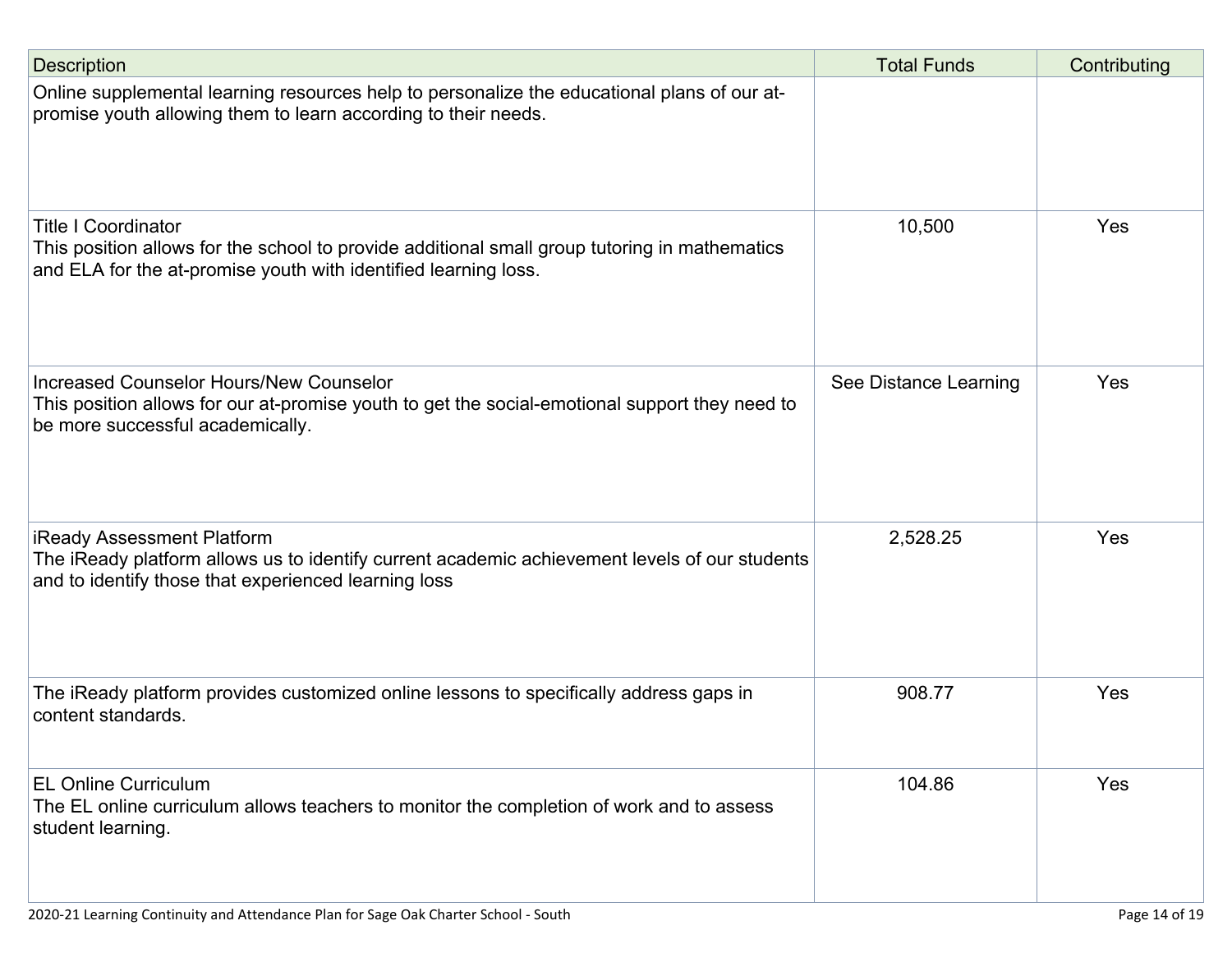| D <sub>0</sub> | Funds<br>otal |  |
|----------------|---------------|--|
|                |               |  |

## **Mental Health and Social and Emotional [Well-Being](http://www.doc-tracking.com/screenshots/20LCP/Instructions/20LCPInstructions.htm#MentalHealthandSocialandEmotional)**

[A description of how the LEA will monitor and support mental health and social and emotional well-being of pupils and staff during the school year, including the professional development and resources that will be provided to pupils and staff to address trauma and other impacts of COVID-19 on the school community.]

Sage Oak understands the importance of monitoring and supporting the mental health and social and emotional well-being of our students and staff during this time. As such, we will be training our staff at the beginning of the year on the topic, "Understanding Trauma & Informed Care Practices" using a TLC model, which includes tiered intervention support, learning self-regulation and coping skills, and creating a sense of safety and connection.l Additionally, there will be community-building opportunities at our virtual staff meetings, which take place monthly. The human resources department is also available to support staff that needs additional accommodations or support during this time, as well as provide COVID based training through the SafeSchools Platform.

The training that our teachers receive will not only provide them with tools for their own well-being, but will equip them to support their students through the use of the TLC model. The TLC model stands for Tiered intervention support, Learning self-regulation and coping skills, and Creating a sense of safety and connection. These resources and practices are Tier 1 support and will be provided to all students by their teachers. Additionally, our school website contains counseling and mental health resources including a request form for COVID Trauma Support Counseling, COVID-19 education-related resources, a parent workshop on mental health and wellness, TK-grade 12 mental health lessons for parents, school counselor resources by the California Associations of School Counselors (CASC), and links to the Child Mind Institute, the National Suicide Prevention Lifeline, and more. Tier 2 supports include small group and individual counseling support by our school counselor. Tier 3 students or students with the highest levels of need will be provided support by Sage Oak contracted counselors therapists or referrals to professional mental health providers.

## **Pupil [Engagement](http://www.doc-tracking.com/screenshots/20LCP/Instructions/20LCPInstructions.htm#PupilEngagementandOutreach) and Outreach**

[A description of pupil engagement and outreach, including the procedures for tiered reengagement strategies for pupils who are absent from distance learning and how the LEA will provide outreach to pupils and their parents or guardians, including in languages other than English,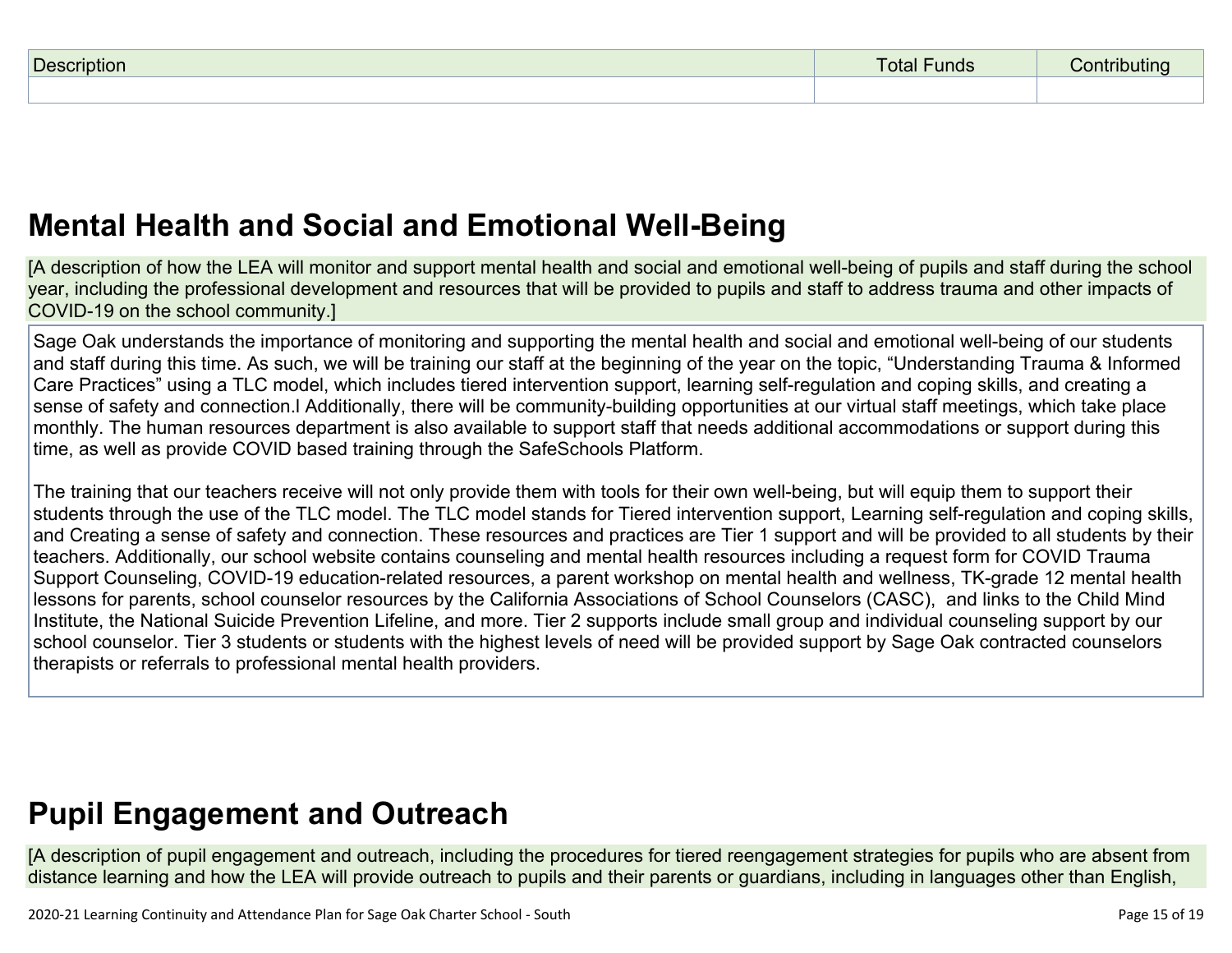when pupils are not meeting compulsory education requirements, or if the LEA determines the pupil is not engaging in instruction and is at risk of learning loss.]

As a non-classroom based charter school, Sage Oak will continue to follow its policies and practices outlined in the charter petition regarding pupil engagement and outreach. We will also follow all state guidelines for language translation of documents, as needed.

The school's Independent Study Policy outlines that for students in all grade levels offered by Sage Oak, the maximum length of time that may elapse between the time an assignment is made and the date by which the student must complete the assigned work shall be twenty school days. A student may miss two assignments during any period of twenty days before an evaluation is conducted to determine whether it is in the best interest of the student to remain in independent study. Therefore, when any student fails to complete three assignments during any period of twenty school days, the school's Progress Improvement Notification process is initiated as outlined in the school's Attendance, Support, and Involuntary Removal Policy.

The Progress Improvement Notification process is a multi-step process that includes parent engagement and notification of the lack of completed assignments by the student, as well as a system of support through a Student Success Team meeting to assist the student in the completion of the assignments.

In addition to following the board approved policies outlined, Sage Oak teachers are trained to actively engage with their students virtually through the learning periods to ensure that the students are engaged in learning and working towards their personalized educational plan and goals. If a student or parent is not engaging then the teacher will make multiple attempts to communicate via email, phone, and text messaging before the approved policies are implemented.

## **School [Nutrition](http://www.doc-tracking.com/screenshots/20LCP/Instructions/20LCPInstructions.htm#SchoolNutrition)**

[A description of how the LEA will provide nutritionally adequate meals for all pupils, including those students who are eligible for free or reduced-price meals, when pupils are participating in both in-person instruction and distance learning, as applicable.]

Sage Oak Charter School- South is a non-classroom based charter school. Therefore, we do not operate a meal program and do not provide meals to our students. However, we do provide all students who attend state testing at test sites, one-on-one, and ELPAC testing locations with a nutritionally adequate meal. This is in compliance with the California Education Code (California Education Codes Sec. 47612.5, 47613.5, 49010 49552, 49553). Teachers and counselors communicate state and local resources that are available to the public as needed. These resources include access to food, childcare, housing, mental health care, health care.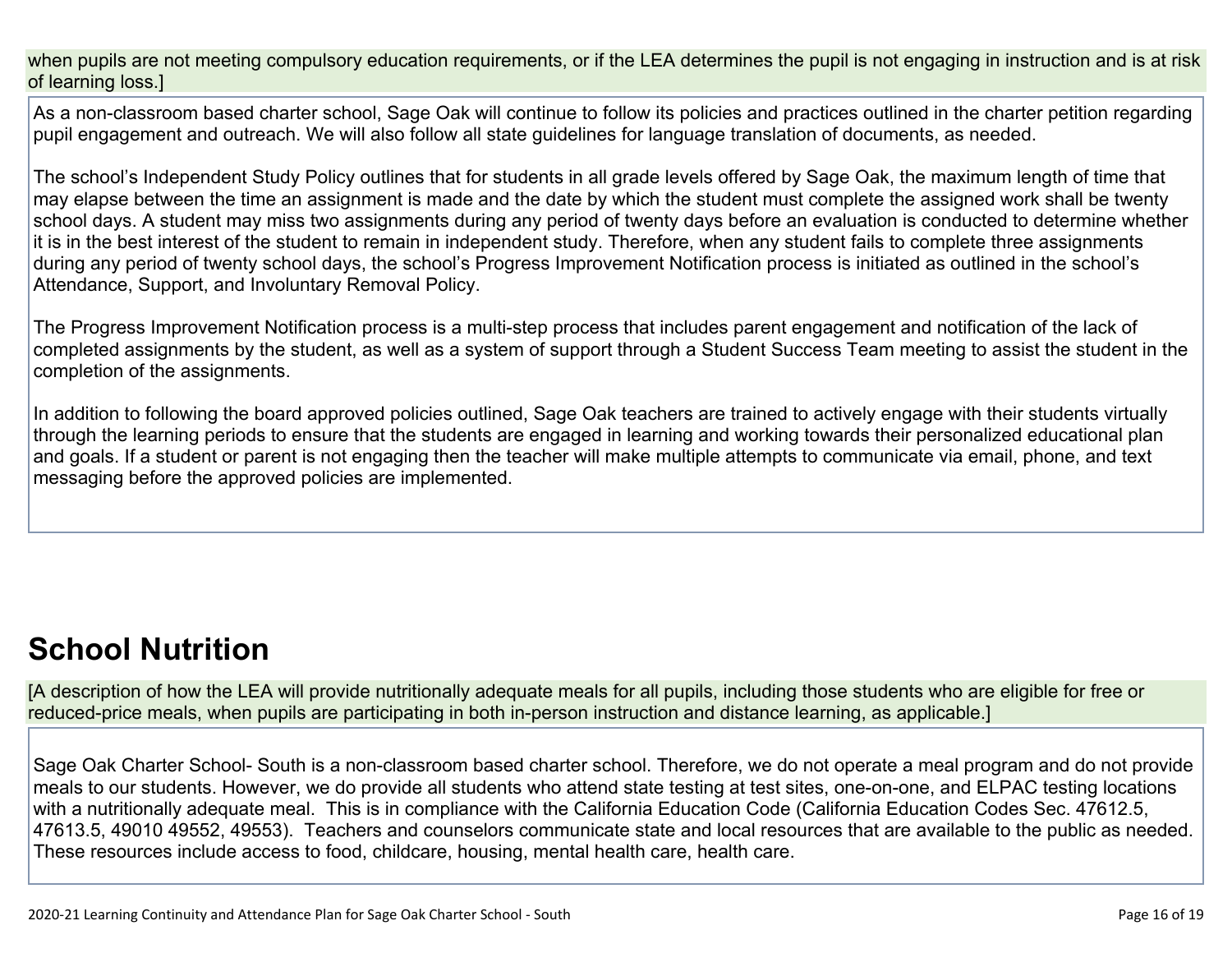## **Additional Actions to Implement the Learning Continuity Plan [\[additional](http://www.doc-tracking.com/screenshots/20LCP/Instructions/20LCPInstructions.htm#AdditionalActions) rows and actions may be added as [necessary\]](http://www.doc-tracking.com/screenshots/20LCP/Instructions/20LCPInstructions.htm#AdditionalActions)**

| Section                                                                                                                              | <b>Description</b>                                                                                                                                                 | <b>Total Funds</b> | Contributing |
|--------------------------------------------------------------------------------------------------------------------------------------|--------------------------------------------------------------------------------------------------------------------------------------------------------------------|--------------------|--------------|
| The section of the Learning<br>action described; may put $N/A$ services]<br>if the action does not apply to<br>one specific section] | [A description of what the action is; may include a description<br>Continuity Plan related to the $\vert$ of how the action contributes to increasing or improving |                    |              |

## **[Increased](http://www.doc-tracking.com/screenshots/20LCP/Instructions/20LCPInstructions.htm#IncreasedorImprovedServices) or Improved Services for Foster Youth, English Learners, and Low-Income [Students](http://www.doc-tracking.com/screenshots/20LCP/Instructions/20LCPInstructions.htm#IncreasedorImprovedServices)**

| Percentage to Increase or Improve Services   Income students | Increased Apportionment based on the Enrollment of Foster Youth, English Learners, and Low- |
|--------------------------------------------------------------|---------------------------------------------------------------------------------------------|
| 15.70%                                                       | 178,607                                                                                     |

## **Required [Descriptions](http://www.doc-tracking.com/screenshots/20LCP/Instructions/20LCPInstructions.htm#RequiredDescriptions)**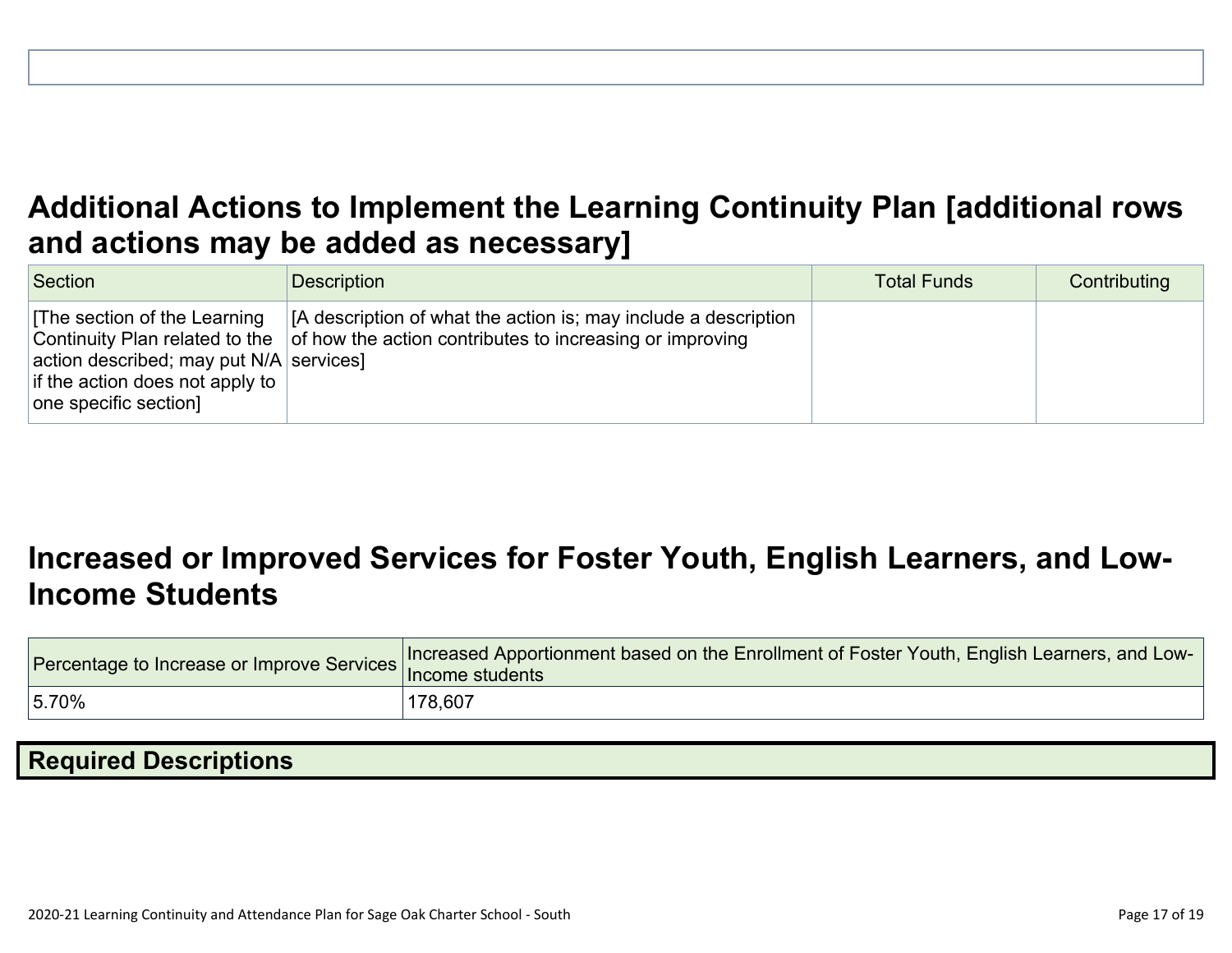[For the actions being provided to an entire school, or across the entire school district or county office of education (COE), an explanation of (1) how the needs of foster youth, English learners, and low-income students were considered first, and (2) how these actions are effective in meeting the needs of these students.]

The items below are available for all students, however, they were created with the foster youth, EL, and low-income students at the forefront of the decision-making process.

The school's intervention program and math intervention coordinator are tier 2 MTSS approaches that allow the students to have an individualized targeted intervention plan. The aforementioned student population thrives academically with the individualized attention that takes into account their learning style and specific skill deficits.

The school provided online subscriptions are a tier 1 MTSS approach that provides supplemental online learning that supports the core academics in the student's educational plan. The chosen subscriptions provide a variety of instructional techniques and platforms that allow for a higher level of student engagement based on learning styles and the specific needs of the aforementioned student population.

Due to the trauma that students may have experienced due to COVID-19, an increase in school counseling services is critical for this student population. Foster, EL, and low-income youths experience trauma at a higher rate than their peers and a counselor can help provide social-emotional stability that will allow the students to better meet their academic goals.

Given the virtual nature of the students' education plan, the school felt it was in the best interest of the aforementioned student population to increase its SOLO teachers and course offerings. This live online instruction meets the needs of this population that thrive on direct instruction and may not have it readily available in the home environment. These courses help to better engage these students and mitigate any learning loss.

The at-promise student population is at a higher risk of not having the needed technology to access online learning, therefore, the school will provide devices and internet to foster and homeless students, as needed.

Additionally, the school's Title 1 Coordinator will specifically monitor these at-promise students to ensure they are on track with their educational plan and offer resources as needed. The Title I Coordinator will also be providing the individualized, small group instruction to some of these students to supplement their educational plan and mitigate learning loss.

[A description of how services for foster youth, English learners, and low-income students are being increased or improved by the percentage required.]

The at-promise student population that includes foster youth, homeless, EL, and low-income students will benefit from the additional support from each of the services previously mentioned and are above and beyond the core personalized educational plan for all students.